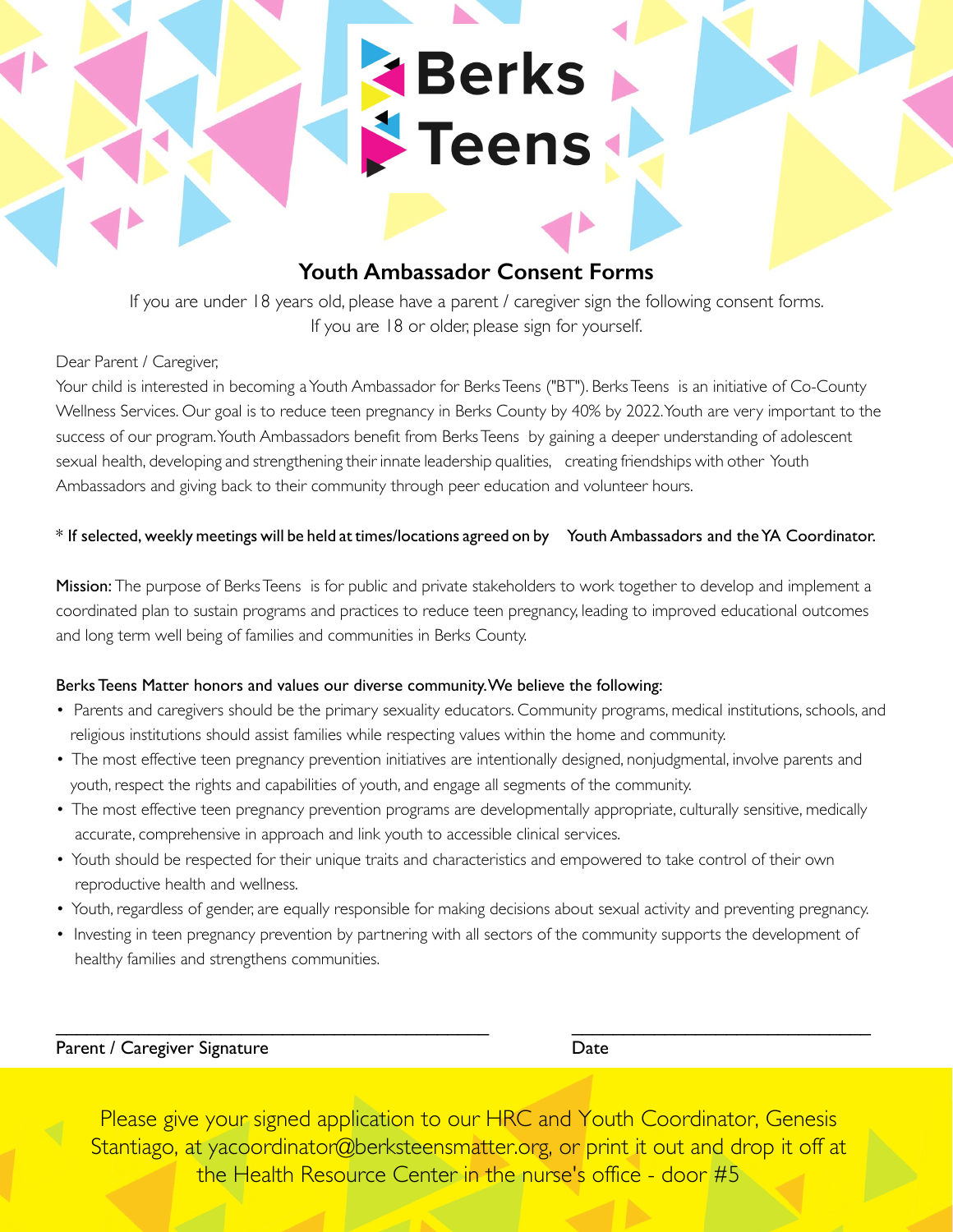# **Photography Release**

**Experts** 

Berks Teens An Initiative of Co County Wellness Services 429 Walnut St., Reading, PA 19603 (610) 375-6523 www.berksteens.org

I hereby authorize Berks Teens ("BT"), an initiative of Co County Wellness Services, to publish photographs taken of the minor listed on this document, and their name and likeness, for use in BT's print, online, and video-based marketing materials.

I hereby release and hold harmless BT from any reasonable expectation of privacy or confidentiality for myself or the minor listed associated with the images specified above.

I further acknowledge that their participation is voluntary and that neither I, nor the minor, will receive financial compensation of any type associated with the taking or publishing of these photographs or participation in BT marketing materials or publications. I acknowledge and agree that publication of said photos confers no rights or ownership or royalties whatsoever.

### Authorization for Minor

| I am the parent / legal guardian of _ |                   |
|---------------------------------------|-------------------|
|                                       | Child's Full Name |
| Your Printed Name:                    |                   |
|                                       |                   |
| Signature:                            |                   |

Please give your signed application to our HRC and Youth Coordinator, Genesis Stantiago, at yacoordinator@berksteensmatter.org, or print it out and drop it off at the Health Resource Center in the nurse's office - door #5